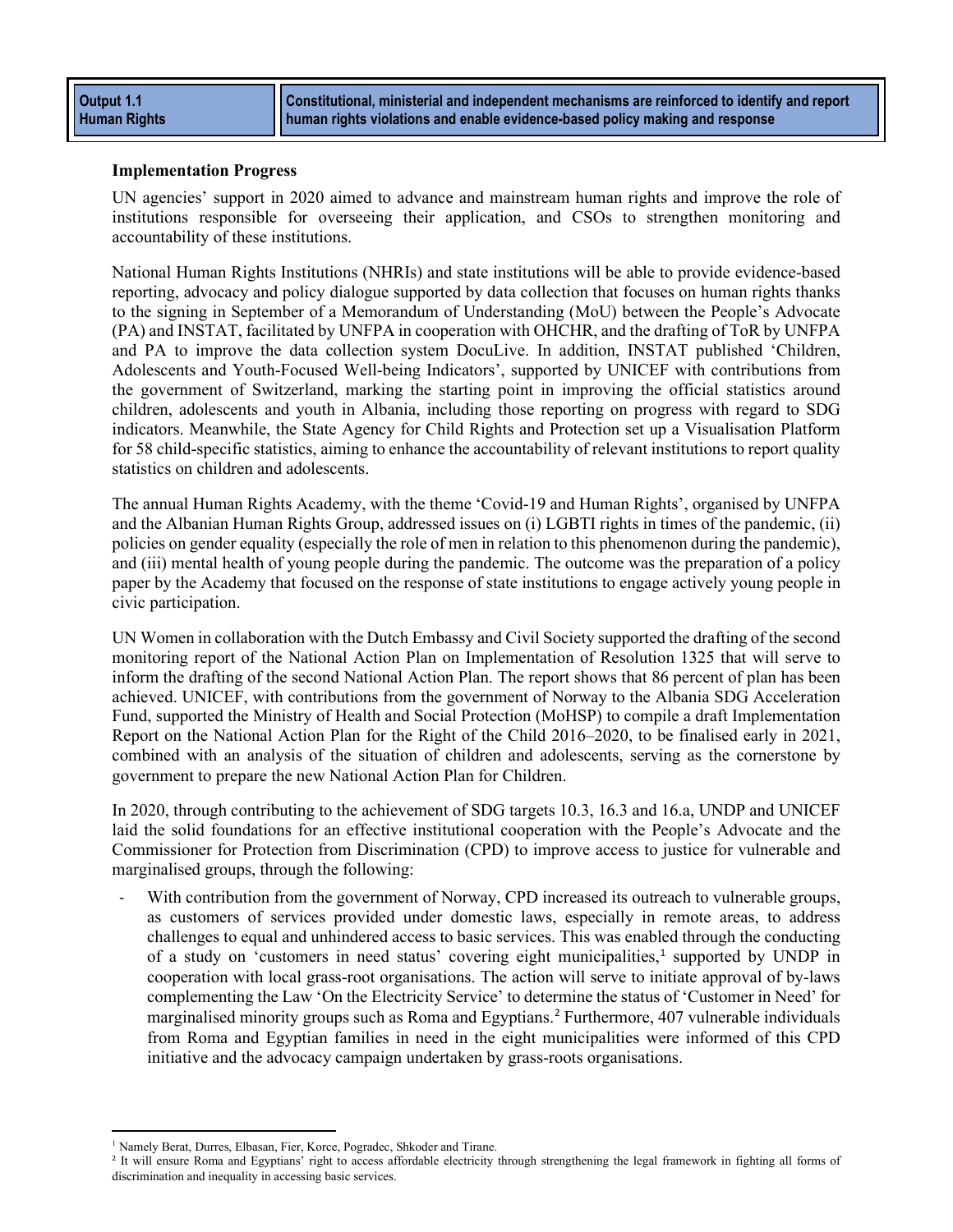With contribution from the government of Austria, UNDP supported the PA in providing remedies and upholding human rights standards and gender considerations through development and implementation of a joint UNDP–PA work plan to support the PA in (i) strengthening dialogue with the public administration in ensuring implementation of the PA's recommendations, (ii) reaching out to vulnerable communities, with a keen focus on women, Persons with Disability, Roma and Egyptians, and LGBTI to encourage their use of the PA in seeking redress for violations of human rights of women and men, and (iii) strengthening the policy framework in fighting all forms of harassment and sexual harassment in the public administration. In addition, with UNDP support, the PA is developing a national study on minimum subsidence, to help responsible state institutions respond accordingly to its recommendations, that is expected to be launched in early 2021.

With contributions from the Ministry of Foreign Affairs of Norway to Children's Access to Justice, the SDG Acceleration Fund (with contributions from the Embassy of Norway) and UNICEF Thematic Funds on Education, UNICEF supported the People's Advocate and the Child Rights and Promotion Commissioner within the PA's office in exercising their oversight and remedy-provision functions for violations of child rights. The Ombudsperson's monitoring of the conditions and treatment of children deprived of their liberty, as well as information and awareness activities in schools during 2019 and 2020, brought directly a 26 percent increase in the number of child rights violations cases handled by this NHRI in 2019 compared to the previous year. Moreover, the People's Advocate developed and consulted with children and education professionals a 'Manual on child rights integration in education curricula'. The PA published its Annual Report (2019), increasing the transparency and awareness of the public, including children, on the work of this NHRI. Investment of People's Advocate in information, awareness and outreach to children and their families made 2020 the second year in a row (since its establishment in 1999) that the PA received complaints directly from children about violations of their rights. UNICEF, PA, ECARO and the European Network of Ombudspersons for Children initiated a Child Rights Impact Assessment regarding the government's response to the Covid-19 pandemic, whose results will be shared in 2021 and will enable this NHRI to inform the Committee on the Rights of the Child for the upcoming consideration of Albania's CRC report, to be prepared in 2021.

The support to the human resources of the Child Rights Section, despite the lower budget this independent institution received in 2020, played a role in the successful application of the People's Advocate of Albania to the Global Alliance of National Human Rights Institutions (GANHRI) for maintaining the Status 'A' in compliance with the Paris principles, with a positive recommendation of the Sub-Committee on Accreditations. The official granting of Status A is pending upon expiration of the required procedural timeline. This is a direct contribution to the relevant SDG 16 indicator regarding NHRIs.

UNICEF continued to act as an important partner to Albania's Parliament in strengthening governance for children. In the light of increased risks of online violence and sexual abuse against children, as well as domestic violence, primarily affecting women and children, during the pandemic, Parliament, with the assistance of UNICEF and contributions from the government of Norway to the Albanian SDG Acceleration Fund, has overseen the government measures and organised two dedicated Parliamentary hearings with Minister of Education, Sports and Youth and Deputy Minister of Health and Social Protection regarding the fulfilment of the rights of children, as well as their protection during the pandemic. The PA and the Commissioner for the Promotion and Protection of Child Rights also shared the findings of their monitoring of child rights in the country during natural disasters and recommended legal, policy, administrative and budgetary measures. With UNICEF advocacy in the background, Parliament adopted the Universal Salt Iodisation law, despite strong lobbying from the food processing industry. Stronger awareness of child rights created a critical mass of supporters within Parliament, evident during approval of amendments to the Domestic Violence Law and to the Anti-discrimination Law, designed to increase remedies, protection and services for victims.

UNHCR provided technical comments and recommendations to the Parliamentary Commission on National Security on the draft Law on Citizenship, approved on 29 July by Parliament and entering into force in October. The new law addresses effectively several remaining legislative gaps that had allowed the risk of statelessness in the country. Its alignment with the 1954 and 1961 conventions on Statelessness fulfils one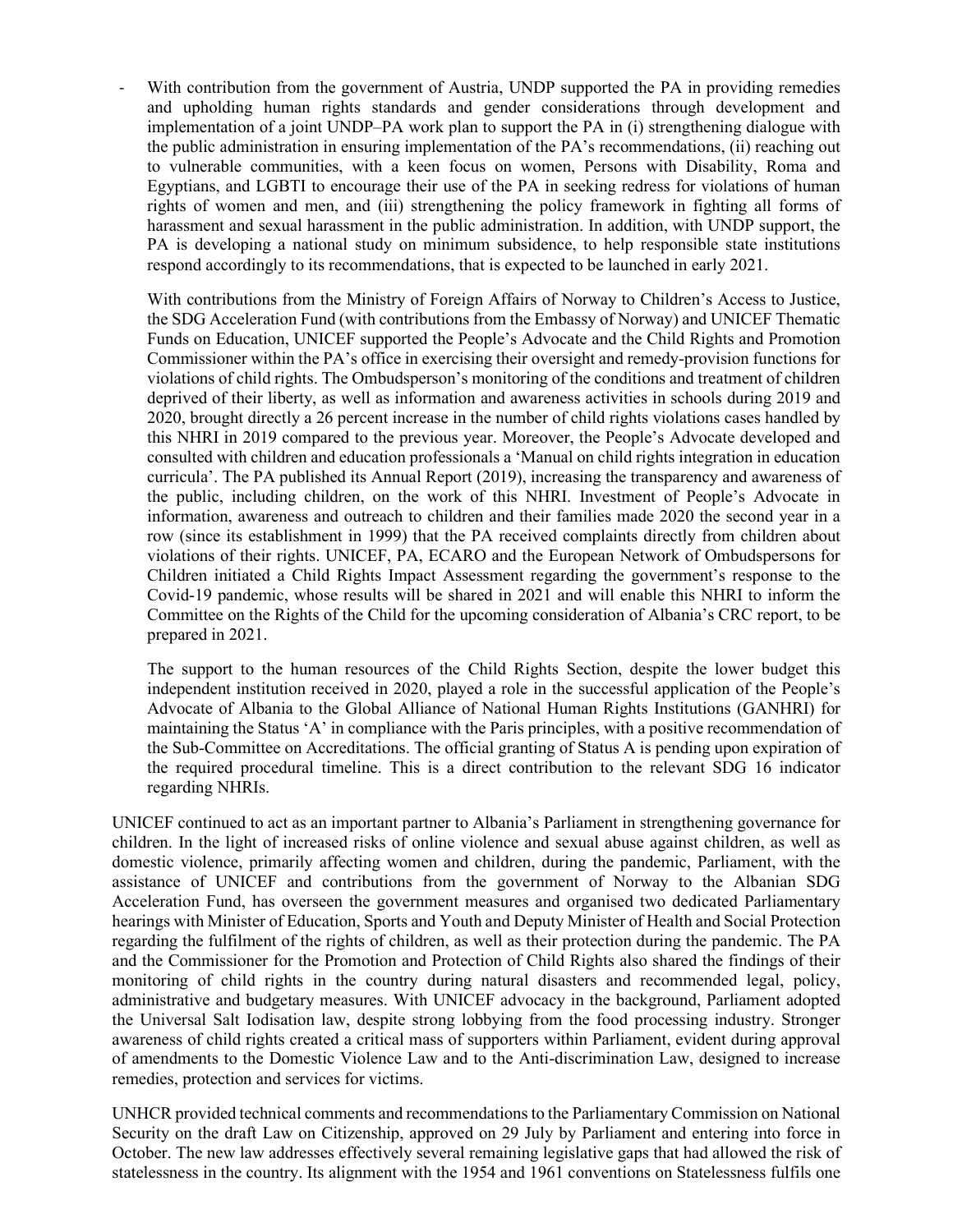of Albania's pledges at the 2019 High-Level Segment on Statelessness. In line with SDG target 16.9, UNHCR and its partner TLAS provided training and engaged 238 key government decision makers on the successes and challenges of implementing the 2018 revised Law on Civil Status. Also, UNHCR assisted with administrative and judicial procedures 470 persons at risk of statelessness (244 of whom have Roma or Egyptian origin) and 342 pro bono lawyers (128% increase from target) trained in the prevention and reduction of statelessness (SDG targets 16.3 and 16.9).

# **Implementation Challenges**

The Covid-19 lockdown and lesser restrictions impacted the advancement of the work and mobility of all institutions, including NHRIs. Delays were also witnessed on the part of government in relation to courts and legislative processes (e.g. delays in approval of sub-legal acts), which correspondingly led to some postponements in planned UN and partner activities (e.g. related to addressing the risk of statelessness in the country). The PA, CPD, CSOs and other local partners used online platforms and telecommunication to facilitate communication, coordination and implementation of actions and planned interventions. As per UN's global commitment to stay and deliver, the UN agencies' office in Albania reprioritised programming and swiftly implemented Business Continuity Plans for itself and its partners. Alternative modalities for core activities—for instance, remote monitoring of border protection developments—were implemented while travel restrictions remained in place.

**Output 1.4 Access to Justice Children and vulnerable adults and groups have equitable access to a friendlier justice system, and juvenile justice is administered to international standards**

# **Implementation Progress**

The jurisdictions of Berat and Gjirokaster, assisted by UNICEF and its partner Save the Children, with contribution from the Norwegian Ministry of Foreign Affairs, built an inter-disciplinary practice of case management for children in conflict or contact with the law, benefitting 296 children with free legal assistance, psychosocial counselling, restorative justice services, economic reintegration support, and referral to service providers, 204 parents with positive parenting programmes, and 62 professionals with training in inter-sectoral case management for children in conflict or contact with the law. Aiming towards sustainability, UNICEF's work with authorities of these two jurisdictions also focused on developing tools and practices of working together in a cross-disciplinary fashion. As a result, thirteen state public agencies<sup>[3](#page-2-0)</sup> signed a Justice for Children (J4C) MoU in Berat and Gjirokaster, committing to the inter-disciplinary case management and planning a set of services tailored to children in conflict and contact with the law. Advocating for national replication, UNICEF and the Ministry of Justice (MoJ) organised an online conference, in which 96 professionals and representatives of public agencies participated, to share lessons learned from these positive experiences. Moreover, for the first time, the Albanian government is able to track children's cases, from the moment they first interact with the police, until the final link in the justice chain. The government is now also able to support inter-agency case management, through infrastructure for the online Integrated System of Data on Criminal Justice for Children [\(www.drejtesipertemitur.gov.al\)](http://www.drejtesipertemitur.gov.al/) set up by MoJ and six state public agencies,<sup>[4](#page-2-1)</sup> supported by UNICEF with contribution from the Norwegian Ministry of Foreign Affairs.

With UNICEF support and contributions from the Norwegian Ministry of Foreign Affairs as part of the 'Access to Justice for Children' regional project, the UK government, as part of the global 'Eliminate Violence against Children' and local 'Ending Human Trafficking in and from Albania' projects, and the government of Norway, through the Albania SDG Acceleration Fund, seven out of twelve regional police departments established child-friendly interview units. [5](#page-2-2) These units are set up to ensure recording and

<span id="page-2-0"></span><sup>&</sup>lt;sup>3</sup> These were the signatories of the J4C MoUs: municipalities of Berat and Gjirokaster; Regional Police Departments; Judicial District Courts; Judicial District Prosecution Offices; local Bailiffs Service; Medico-Legal Institute (national); local Bar Association Branch; Order of Psychologists (national); Chamber of Mediators (national); Public Health Department of Berat and of Gjirokaster; State Social Services Department; local Education Department; Regional Department of Employment and Skills.

<span id="page-2-1"></span><sup>4</sup> For the first time, the professionals in the justice system—MoJ (and the Centre for Prevention or Juvenile Criminality within it), the court, prosecution, Probation Service, General Directorate of Prisons, and police—will interact with each other through the Integrated Criminal Justice for Children Data System.

<span id="page-2-2"></span><sup>&</sup>lt;sup>5</sup> UNICEF Shqipëri inauguron Dhomën Miqësore për Intervistimin e Fëmijëve për Policinë e Shtetit në Komisariatin e Policisë Korcë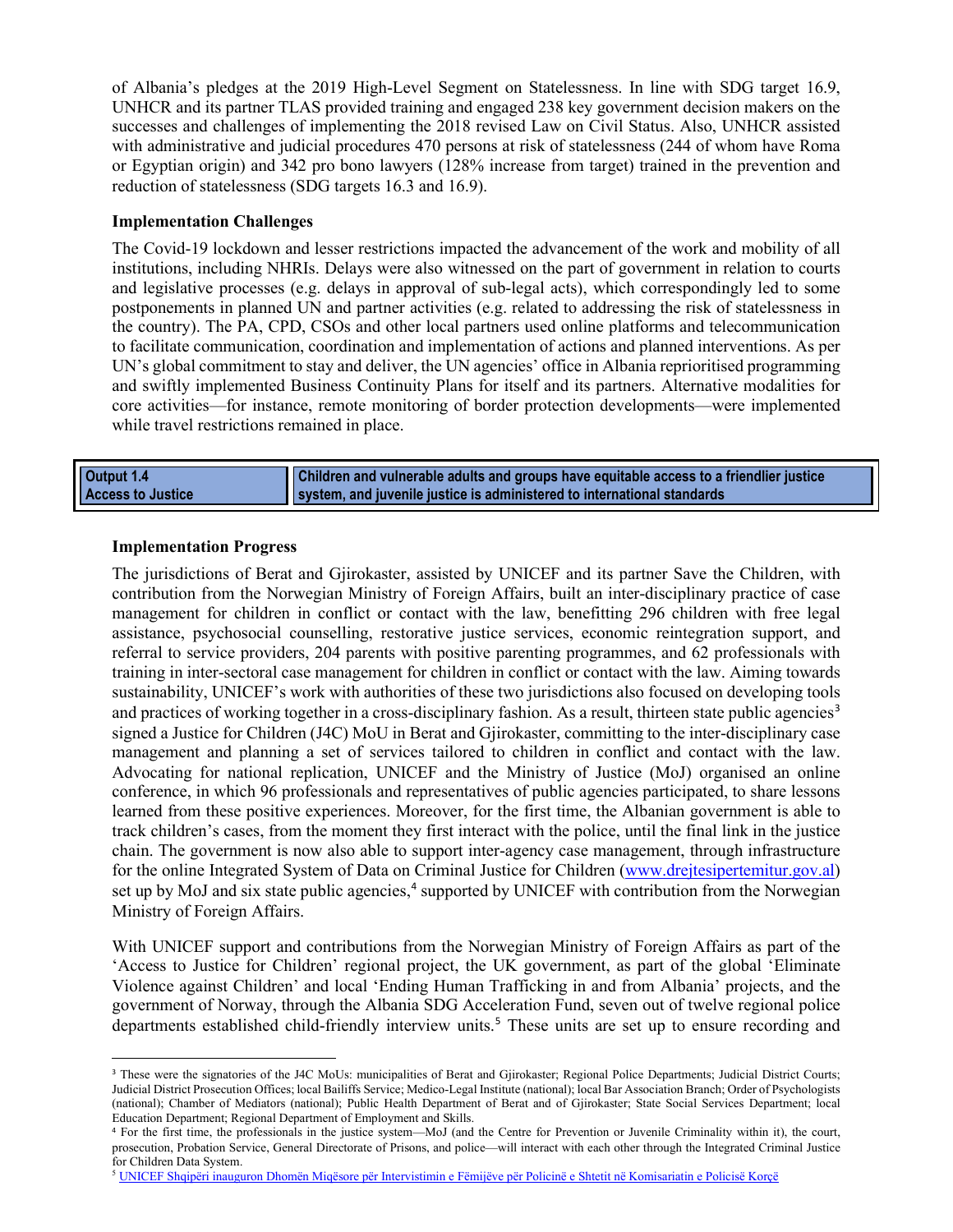reduce the number of times children will be interviewed, as part of criminal justice or domestic violence processes, with 20 police officers trained in the use of the equipment and the spaces. In addition, at least 200 attorneys, prosecutors, police officers and other professionals involved in legal processes affecting children were informed on the new normative framework on justice for children through relevant information published or provided by UNICEF. Thanks to UNICEF technical support and advocacy, Albania has increased by 1,092 percent the number of magistrates tasked with justice for children cases (from 12 in 2018 to 143 in 2020).

In response to practical difficulties in the identification and referral of unaccompanied and separated children (UASC) at the entry border areas with Greece, highlighting shortcomings in national and central and inter-institutional coordination in this area, [6](#page-3-0) UNHCR and UNICEF convened several meetings with the ministries of Interior, and Health and Social Protection, the National Agency for Child Rights and Child Protection, IOM and Caritas Albania to discuss the lack of a specific system for managing the arrival, identification and referral of UASC, especially in relation to safe and separate accommodation. Building upon this dialogue, a high-level meeting between key stakeholders was convened in October by the deputy minister of Health and Social Protection, where UNHCR and UNICEF presented a detailed proposal for the setting up of a national UASC protection system that incorporates best interest processes and specialised accommodation. In parallel, UNHCR supported the National Reception Centre for Asylum Seekers in Tirana with the refurbishment of accommodation for 30 persons with specific needs (including UASC), as well as a dedicated child-friendly space.

# **Implementation Challenges**

The vetting process, as part of the justice system reform, impacted the time available and the interest of the magistrates in capacity building. Also, Covid-19 negatively impacted planned interventions related to boosting law enforcement and justice sector capacities. In response, UNICEF prioritised first those professionals less affected by the reform, reserving the support in 2021 to the Magistrates School, employed whenever possible online trainings, and prepared the curricula content for these professionals in support of training institutions.

| Output 1.6                  | Government authorities have strengthened capacities to enhance effective migration and |
|-----------------------------|----------------------------------------------------------------------------------------|
| <b>Migration and Asylum</b> | asylum management                                                                      |

### **Implementation Progress**

IOM's support to government on implementation of the National Strategy on Migration (2019–2022) and Action Plan and legislation improvement, resulted in (i) completion of an in-depth institutional assessment, highlighting the need for ensuring good migration governance in Albania, (ii) the start of preparations for development of a migration governance Training of Trainers for government officials, (iii) activation of support, with contributions from GIZ, for the establishment of a Coordination and Monitoring System of the National Strategy on Migration, and (iv) drafting of a new Law on Aliens, with contribution from IPA II regional funding. IOM contributed to the improvement of migration data that can be used for policy development and implementation, with the following: (i) Household Migration Survey completed and published, in cooperation with INSTAT and with contribution from GIZ; and (ii) Data collection finalised on mix migration flows to Albania in the entry and exit land border and continuous assessment of the situation of mixed movements at the border.

The government of Albania and the diaspora engagement institutions were supported by IOM, with contribution from the government of Italy, to implement a comprehensive approach towards the diaspora's engagement for development in line with the overall policy framework. Several results were noted, including, to name a few: (a) Diaspora Mapping and Profile research, completed in five regions of Italy, as well as in Belgium and France; (b) Connect Albania (CA) Office established, under the Albanian Diaspora Business Chamber; and (c) the Connect Albania investment boosting platform, [7](#page-3-1) launched on 18 December,

<sup>6</sup> In 2020, the arrival of UASC was largely dealt with through ad hoc approaches and solutions (especially in terms of accommodation).

<span id="page-3-1"></span><span id="page-3-0"></span><sup>&</sup>lt;sup>7</sup> The 'Connect' idea is based on the central role of the Albanian Diaspora members as Development Agents, who will intermediate and facilitate foreign direct investments to Albania; i.e., will put in contact, accompany and follow-up a foreign direct investment . This is the first programme that will serve directly potential investments through members of the Albanian Diaspora; <https://www.adbc.al/en/connect-albania-eng/>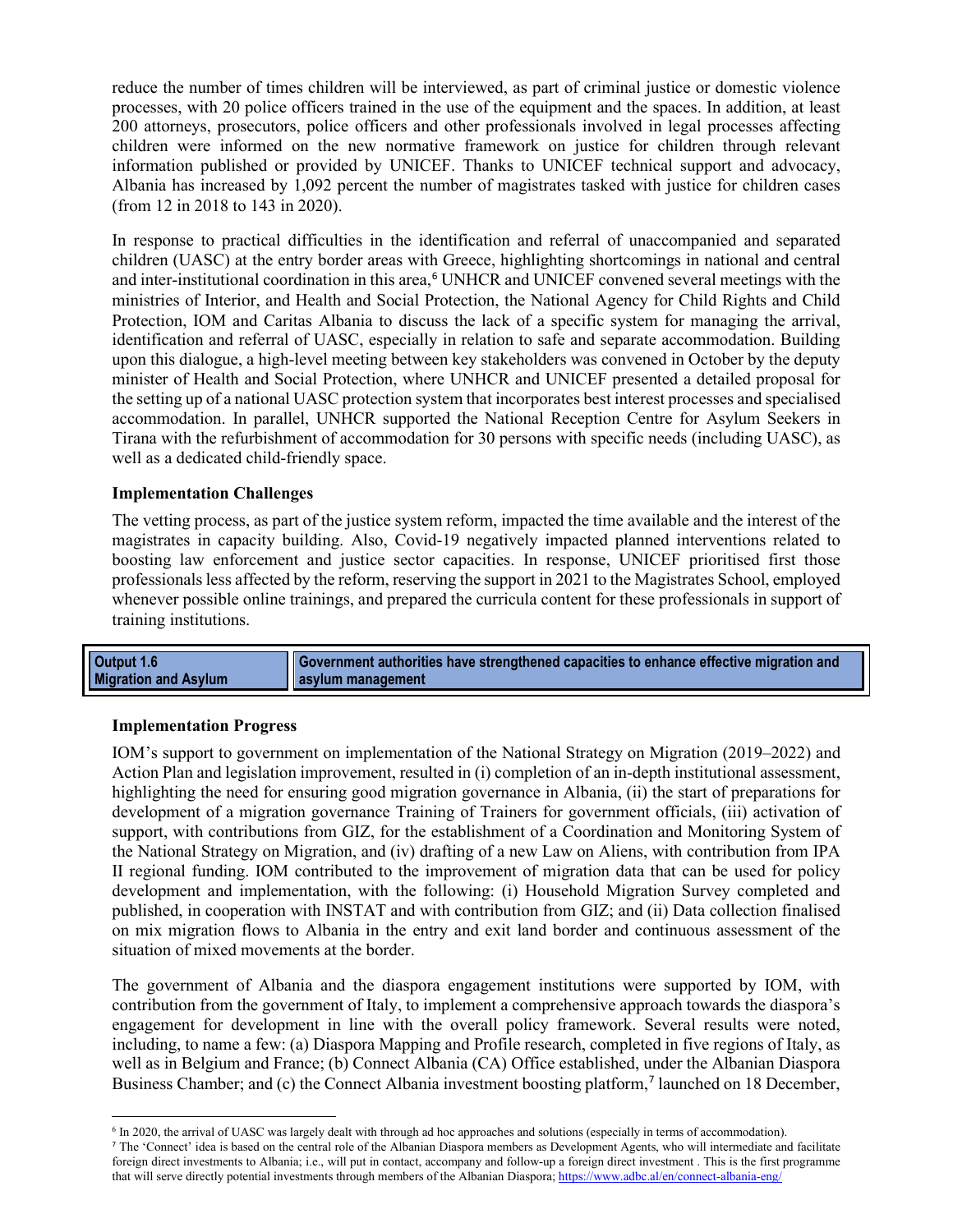International Migrants Day and National Diaspora day. The campaigns carried out for the promotion of the platform reached more than 450,000 Albanian Diaspora members and entrepreneurs, mainly in Italy. This is the first programme that will serve to bring directly to Albania potential investments through members of the diaspora.

In 2020, as Albania witnessed an increase in the number of arrivals (despite border closures for 2.5 months), but with a noticeable decrease in the number of asylum requests, UNHCR provided practical recommendations to relevant government authorities to ensure access to the asylum procedure was upheld for those in need. In October, UNHCR conducted a survey on access to the asylum procedure in border areas to better understand the current use of the pre-screening procedure and the voluntariness of returns, with key findings being communicated to high-level government and international counterparts in November. In addition, UNHCR and the Ministry of Interior signed an MoU in July, defining closer operational cooperation on all relevant asylum matters in support of Albania's pledges at the 2019 Global Refugee Forum and the High-Level Segment on Statelessness. Also, UNHCR submitted its comments on the draft Law on Asylum to relevant parliamentary commissions in autumn 2020.

With contribution from the government of Norway to the Albania SDG Acceleration Fund, UNHCR initiated the consultation and drafting of a Strategy on the Integration and Inclusion of Refugees and Persons Granted Protection in Albania, for implementation in 2021. The agency met on several occasions with officials from the European Asylum Support Office in order to discuss complementary priorities and areas of work in relation to the Office's upcoming Albania Roadmap. Meanwhile, 210 UASC were supported with child-friendly services thanks to UNICEF intervention and support to child protection system strengthening and partnership with UNHCR. [8](#page-4-0) Also, 25 UASC were supported by UNICEF and its partners directly, with longer term accommodation and multiple core services lasting for a few months. Some 33 frontline protection workers were supported to better deliver services to vulnerable groups of refugees and migrants, with a focus on UASC and Victims of Trafficking, also with contribution from the UK government. Capacities of Border and Migration Police and other stakeholders in border areas were enhanced, with UN Women support, to ensure that vulnerable groups of irregular migrants arriving in Albania have reinforced access to rights, as well as social and health services. [9](#page-4-1) Gaps were identified in the existing legislation regarding access to services for survivors of violence among mix migration flows, and a legal analysis was prepared for consideration by the Albanian government. [10](#page-4-2) These results directly contribute to SDG targets 5.2, 8.7, 16.2, 16.3 and 17.18.

# **Implementation Challenges**

Although access to territory was not limited under the State of Natural Disaster, UNHCR and partners observed that it was generally constrained by additional border management measures between March and May 2020. Interceptions and a more systematic use of pre-screening picked up again in May, though with reports of persons (including UASC) being returned to Greece despite having expressed an intention to seek asylum in Albania but with a lack of safeguards in these cases. By the end of the year, only 50 asylum referrals had been made since April, limiting the scope of support that UNHCR and partners were able to provide to asylum seekers present in the country. UNHCR continued to engage and advocate with highlevel counterparts in coordination with key international partners (e.g. EU Delegation). However, this in itself was hindered by turnover of some key officials and counterparts at various points in the year.

<span id="page-4-0"></span><sup>&</sup>lt;sup>8</sup> These services were delivered with the pro-active engagement of statutory child protection work force from the Greece border adjacent regions of Korce and Gjirokaster and strategic work with the State Agency for Child

<span id="page-4-1"></span><sup>&</sup>lt;sup>9</sup> A two-day workshop held jointly with service providers in two border municipalities (Gjirokaster and Korce) highlighted the needs on the ground for those working directly with irregular migrants

<span id="page-4-2"></span><sup>&</sup>lt;sup>10</sup> The support to the legal and policy framework was carried out both through extensive consultation and expertise sharing with other implementing UN agencies, as well as through operational activities on the ground, where discussion with relevant local stakeholders during scoping missions and round tables revealed a number of legal gaps. In this regard, between September and November 2020, several UN joint field missions were held in the border adjacent areas of Gjirokaster and Korce that assessed the current situation on the identification and referral mechanisms of persons or groups with specific needs, by BMP, as well as the services provided to them by local institutions in the border adjacent area. Findings from the joint missions were used to adapt operational activities and normative support provided to the government. One of the findings of the coordinated missions and round tables organised with local stakeholders in Gjirokaster and Korca, revealed legal gaps that prevent several categories of migrants from accessing services, which was addressed with a thorough legal analysis conducted by the CO and agreed upon with the Ministry of Health and Social Protection. Another important finding from the ground was the lack of female interpreters and psychologists in the border reception centres, which the CO is addressing in consultation with UNHCR and its partner organisations working at the border.